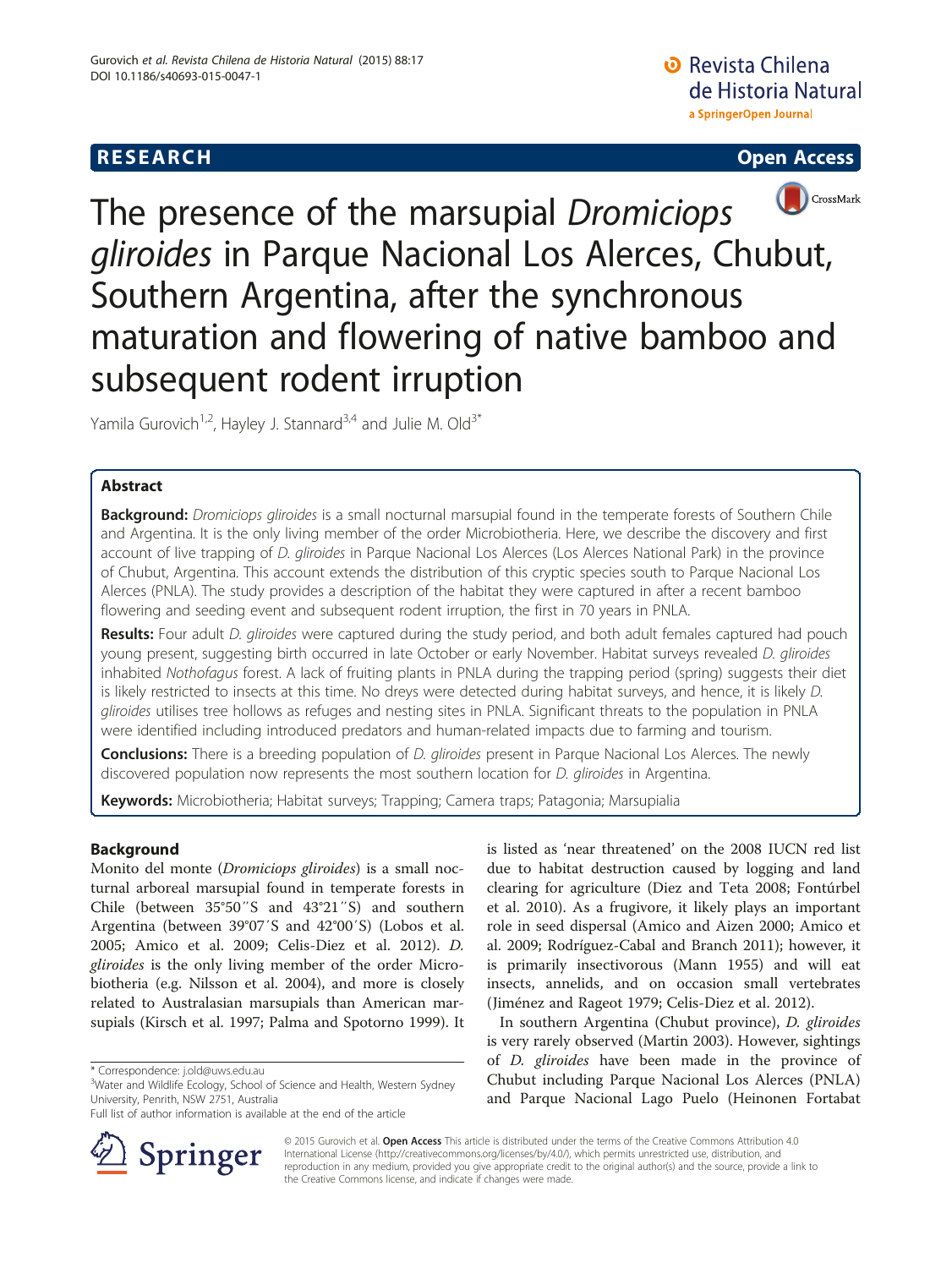and Chébez [1997](#page-10-0)). Due to these sightings, active trapping and infrared camera trapping was carried out in the spring and summer of 2014 in the PNLA, province of Chubut, Argentina.

Trapping occurred just after a synchronous bamboo flowering and seeding event which began in late 2012 in Villa Futalaufquen in the PNLA. The event continued along the Río Percy outside the PNLA, and was the first flowering and seeding event for the native bamboo in the PNLA in over 70 years. Native bamboo can take between 60 and 70 years to grow, flower and die (Pearson et al. [1994;](#page-10-0) Sage et al. [2007;](#page-10-0) Sanguinetti et al. [2012](#page-11-0)). This flowering event initiated a rodent irruption in the PNLA (beginning April 2013 and ending April 2014), and was likely similar to other rodent outbreaks that have previously occurred in southwestern Argentina (Sage et al. [2007](#page-10-0)). These rodent outbreaks are triggered by the abundance of bamboo seed with food availability normally the main limiting factor for rodents in these temperate forests.

This paper describes the results of live trapping and observations using cage and infrared camera traps to identify *D. gliroides* in the PNLA, Chubut, after a rare mass bamboo flowering and seeding event. It describes a new location for D. gliroides in the province of Chubut, Argentina, and extends the distribution range further south by approximately 40 km south to 42°43′47″S 71° 45′16″W, the southern-most site recorded for D. gliroides in Argentina. The paper also describes the habitat D. gliroides was located, and the threats posed to this population.

# **Methods**

#### Location

The PNLA was created in 1937 to protect South America's largest endemic conifer Fitzroya cupressoides (Premoli et al. [2000\)](#page-10-0). It lies between 42°50′ 40.3″S and 71°50′17.4″W in the subantarctic region (Cabrera [1971](#page-10-0)) of Chubut province and incorporates 263,000 ha, of which 187,500 ha is a national park and the remainder a national reserve (APN [1997\)](#page-10-0).

The native vegetation in these forests is dominated by conifers (Austrocedrus chilensis and Fitzroya cupressoides), and beech trees (Nothofagus dombeyi, Nothofagus pumilio and Nothofagus antarctica). The understorey is dominated by native bamboo (Chusquea culeou) and shrubs including maqui (Aristotelia chilensis) and prickly heath (Gaultheria spp.).

The PNLA has a mean annual temperature of 8 °C and has an annual precipitation between 800 and 3000 mm, mainly falling in April to October. Snow falls from June to September but can fall as late as October (APN [1997](#page-10-0)).

### Cage and camera trapping surveys

In the PNLA, wire cage and infrared camera trapping was conducted from October to early December 2014. Trapping was conducted in three locations (A, B and C; Fig. [1\)](#page-2-0). The first trapping location (A, Mermoud), is the ex-Mermoud settlement (no longer a settlement) on the shores of the Lago (Lake) Verde, near Puerto (Port) Mermoud which includes building ruins, animal yards, holding pens surrounded by orchards and introduced plants (42°43′21″S 71°45′02″W). The settlement is adjacent to native old-growth forest areas. The second location (B, Río Menéndez) extends from the Pasarella (footbridge) over Río Arrayanes, along the path to Puerto Chucao in the *Nothofagus* forest bordering the Río Menéndez, and along the track to Puerto Mermoud (42°43′43″S 71°44′50″W). The third location (C, Puerto Sagrario) was the old growth alerce (Fitzroya cupressoides) forest at Puerto Sagrario, which borders both Lagos Menéndez and Cisne and is only accessible by boat. No cage trapping was conducted at location C due to limited accessibility (42°36′38″S 71°53′27″W).

Cage traps were placed at random throughout locations A, B and C; however, placement was influenced by accessibility. Traps were placed along tree branches, approximately 1.5 m off the ground, and camera traps were placed in the same area with the aim of maximising detectability of small arboreal mammals.

#### Habitat surveys

Standard habitat surveys were conducted to allow a comparison between different cage and camera trapping sites  $(n = 19)$ . A list of the GPS locations for each of the 19 sites is provided in Table [1](#page-3-0). Habitat characteristics were measured at 10, 25 and 40 m along the 50-m line transect including percentage canopy cover, shrubs (0.5– 2 m), shrubs (2–4 m), herbage, rocks/logs and litter, within a 10-m radius of the transect. In addition, plant species in the transects were identified, and dominant trees, shrubs and ground covers recorded using Dimitri ([1977\)](#page-10-0), Rapoport et al. ([2003\)](#page-10-0), Bisheimer and Fernández ([2009\)](#page-10-0), and Hoermann ([2013\)](#page-10-0). All trees with a diameter at breast height over bark larger than 10 cm were recorded. Any evidence of vertebrates in the survey site was recorded, including scats, scratchings and diggings. If any weeds were present, they were recorded, as well as the elevation and distance to water of each site.

## Trapping

Trapping was conducted using custom-made wire cage traps  $(26 \times 13 \times 13$  cm) during October, November and early December 2014. Traps were baited with either banana, apple, a combination of apple and banana, or bait balls (oats, honey and peanut butter) and set at dusk. In total, 778 trap nights were conducted over the trapping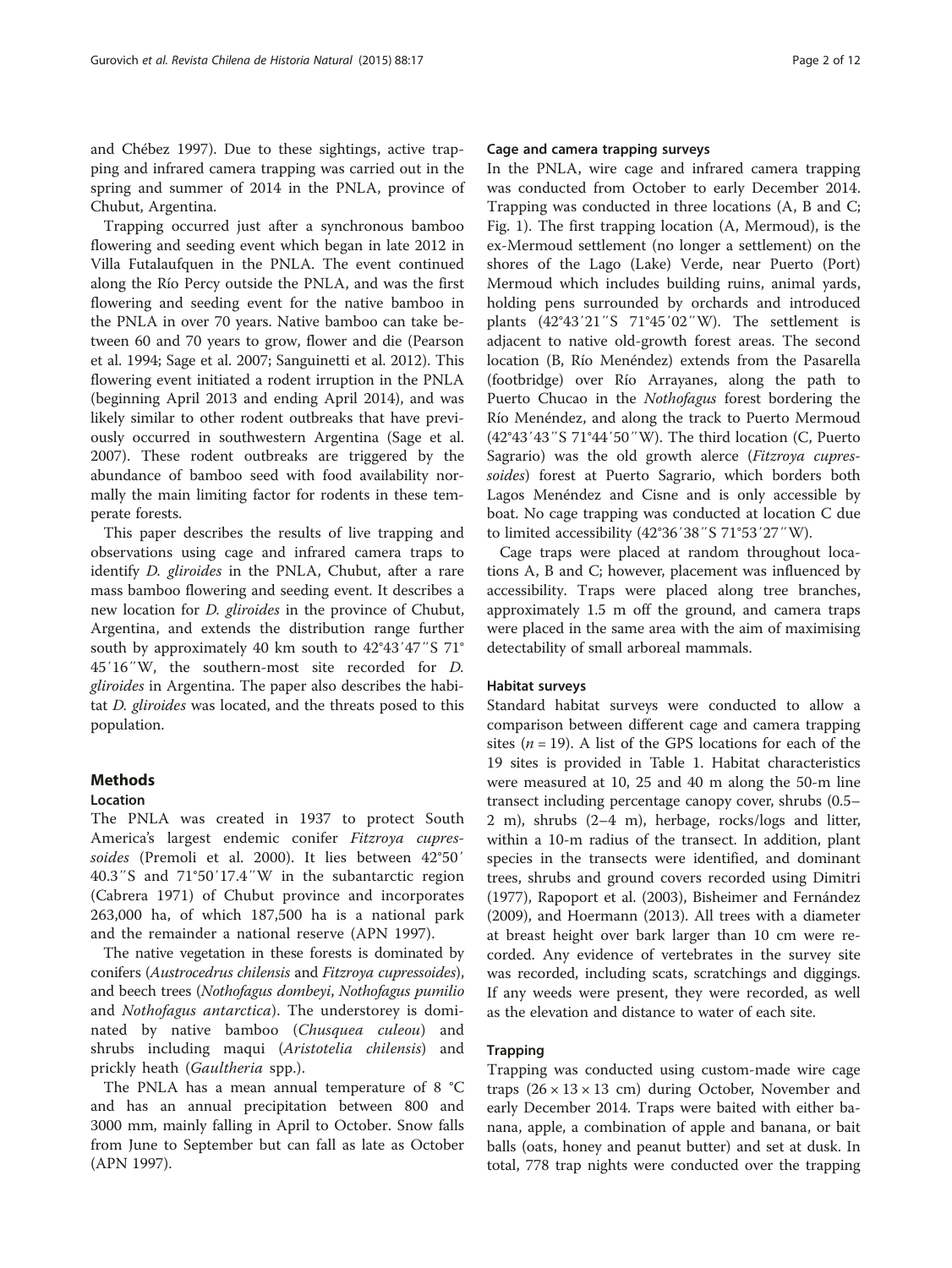<span id="page-2-0"></span>

period. All traps were placed 0.5–2 m from the ground on mostly horizontal branches. All traps were opened at dusk and checked within 2 h of sunrise the following day. If traps were open in the morning, they were closed to prevent birds entering during the day.

#### Infrared camera trapping

Sixteen Range Ops XR mini infrared camera (Browning Trail Cameras, Birmingham, AL, USA) traps were placed on trees at the sites where cage traps were placed (see Table [1](#page-3-0) for GPS locations), from October to mid-December inclusive. Cameras were placed on trees at approximately 1–1.5 m from the ground. Cameras recorded video when motion was detected. Cameras were set to take 30-s videos with a 30-s break between each video. Cameras also recorded temperatures, time and date when triggered.

## Sex and morphological data collection

Traps were checked within 2 h of sunrise, and any animals captured offered water prior to examination. D. gliroides were examined to measure morphological characteristics, determine sex and assess health condition. All animals were weighed using a spring scale (Pesola,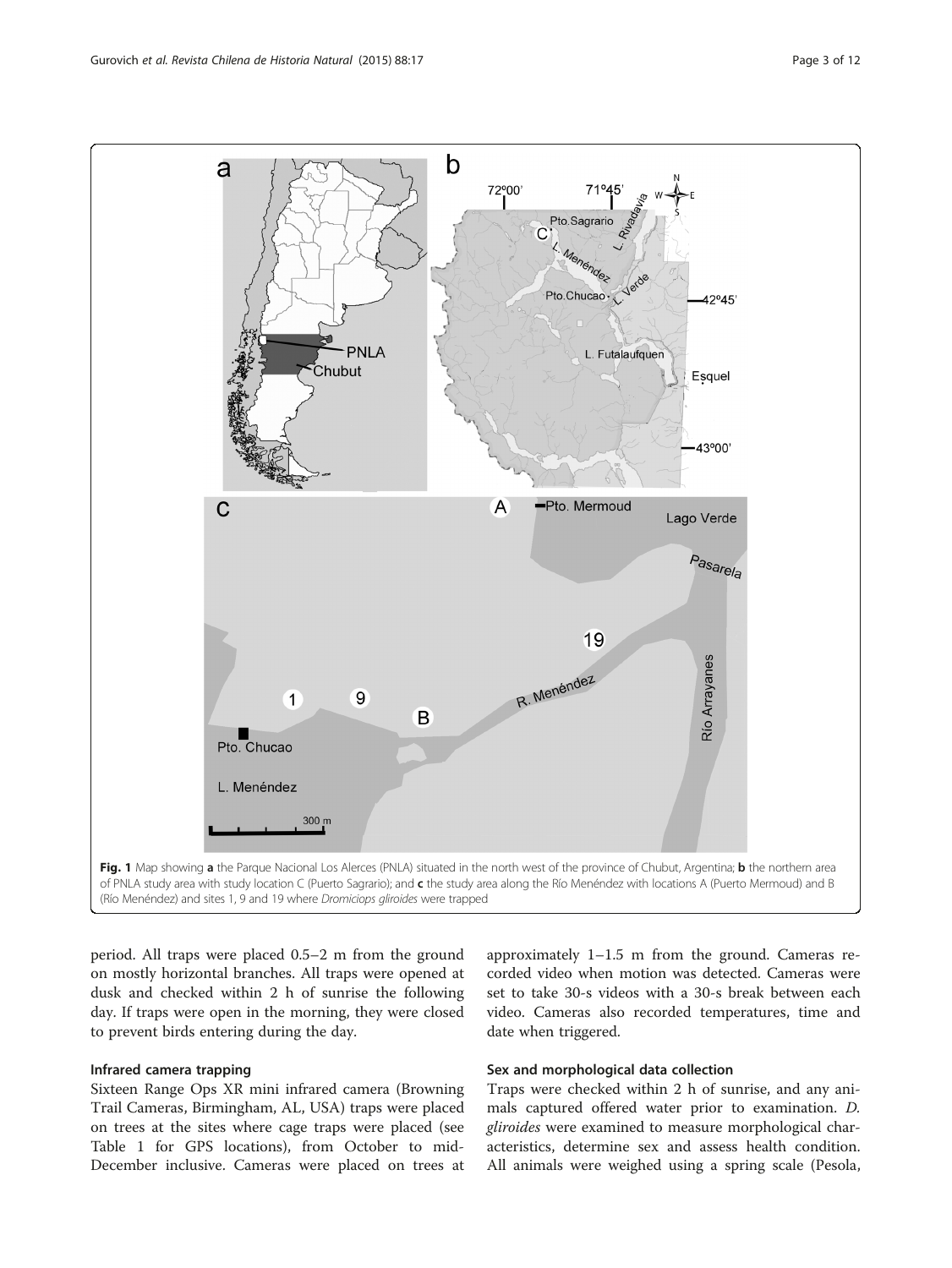<span id="page-3-0"></span>Table 1 GPS location for each cage and camera trapping site. The number of cage and camera trap nightsper site is also provided

|              | Site number GPS location | Wire trap nights<br>per site | Camera trap<br>nights per site |
|--------------|--------------------------|------------------------------|--------------------------------|
| $\mathbf{1}$ | 42°43'47"S 71°45'24"W    | 80                           | 55                             |
| 2            | 42°43'49"S 71°45'08"W    | 82                           | 9                              |
| 3            | 42°36'44"S 71°53'33"W    | $\Omega$                     | 18                             |
| 4            | 42°36'43"S 71°53'33"W    | $\Omega$                     | 18                             |
| 5            | 42°43'44"S 71°45'22"W    | 35                           | $\overline{2}$                 |
| 6            | 42°43'20"S 71°45'02"W    | 90                           | 12                             |
| 7            | 42°43'22"S 71°45'01"W    | 55                           | 0                              |
| 8            | 42°43'49"S 71°45'14"W    | 46                           | $\overline{2}$                 |
| 9            | 42°43'47"S 71°45'16"W    | 32                           | 46                             |
| 10           | 42°43'34"S 71°44'35"W    | 44                           | $\overline{2}$                 |
| 11           | 42°43'37"S 71°44'36"W    | 9                            | $\overline{2}$                 |
| 12           | 42°43'37"S 71°44'40"W    | 84                           | 9                              |
| 13           | 42°43'40"S 71°44'42"W    | 36                           | 9                              |
| 14           | 42°43'41"S 71°44'42"W    | 43                           | $\overline{4}$                 |
| 15           | 42°43'46"S 71°45'19"W    | 33                           | $\overline{4}$                 |
| 16           | 42°43'47"S 71°45'17"W    | 24                           | $\Omega$                       |
| 17           | 42°36'38"S 71°53'27"W    | 0                            | 12                             |
| 18           | 42°43'48"S 71°45'01"W    | 28                           | $\overline{2}$                 |
| 19           | 42°43'44"S 71°44'50"W    | 57                           | 48                             |

Baar, Switzerland) to the nearest 0.1 g. Head, pes, body and tail lengths were measured using digital Vernier callipers. Tail width was also measured, and if the animal was male, scrotal length and width were measured using callipers. Testicular volume was calculated following Celis-Diez et al. [\(2012](#page-10-0)) using the formula:  $V = 0.524 \times L \times W^2$ , where  $V =$  volume (cm<sup>3</sup>),  $L =$  length (cm) and  $W =$  width (cm). The morphological description of pouch young was recorded.

### Results

## Habitat surveys

The habitat surveys confirmed Valdivian temperate forest was the key habitat of the area (for locations B and C). The habitat characteristics for each of the 19 sites are summarised in Table [2](#page-4-0). The dominant tree species were tall evergreen beech (Nothofagus dombeyii), radal (Lomatia hirsuta) and the near threatened cordilleran cypress (Austrocedrus chilensis). Colihue native bamboo (Chusquea culeou) was observed (but dead) in nearly all sites at the time of trapping. Occasional forest sites (location B) had large Chilean myrtle (Luma apiculata), maqui (Aristotelia chilensis), tineo (Weinmannia trichosperma) and lanceleaf azara (Azara lanceolata). The understorey of most forest sites was virtually absent, with the exception of moss, and very few fern and fungi. Most forest sites had only a few species of small shrub present. The main shrub species observed at the forest sites included Darwin's barberry (Berberis darwinii), prickly heath (Gaultheria phillyreifolia), parilla (Perilla frutescens), lanceleaf azara, young Chilean myrtle, rosea (Colletia spinosissima), mayten (Maytenus boaria), maqui and codocoipu (Spanish) (Myoschilos oblongum), with occasional specimens of vetch (Vicia magellanica) and devil's elder (Raukaua laetevirens) at some sites. Weeds were extremely rare in the forest sites.

The ex-Mermoud (location A) orchard sites were dominated by introduced stone fruit trees. These trees included apple (Malus domestica), cherry (Prunus spp.) and quince (Cydonia oblonga) and were the dominant canopy species. There was little understorey at some of these sites; however, weeds were found in abundance in more open areas at the orchard sites. The dominant shrub species in open areas at the orchard sites included Scotch broom (Cytisus scoparius) and sweet briar (Rosa rubiginosa) with a mix of short grasses and herbs.

Despite many of the trees and shrubs identified as potential sources of berries, during October, no plants had mature berries present at any of the survey sites. In November, the prickly heath and devil's elder began to fruit. The native Chilean strawberry (Fragaria chiloensis) was also beginning to fruit in some parts of the park (Gpque Cristian pers. comm.). Some immature berries were observed on Darwin's barberry in December. No hemiparasitic mistletoe (Tristerix corymbosus) was identified at any sites.

No evidence of dreys or nests was observed during the habitat surveys.

# Dromiciops gliroides sightings

In the last 10 years, sightings of D. gliroides have been made in the PNLA (Chébez [2005\)](#page-10-0), and in 2005, remains were collected from American mink (Mustela vison) scat at Lago Menéndez (42°42′S) (Fasola et al. [2008](#page-10-0)). A D. gliroides locality was provided by Martin ([2010](#page-10-0)) (Table 1) for Chubut for Lago Rivadavia/Cholila; however, no further information was provided. In January 2014, a dead D. gliroides was found in Puerto Sagrario, Chubut (42° 36′42.06″S 71°53′28.48″W) (F. Castro guide PNLA pers. comm.). The intact specimen had probably just died and was found in an isolated area in the PNLA, only accessible by boat at Puerto Sagrario.

## Cage trapping

Four adult *D. gliroides* were trapped in mid-November, 2014. Weather during the successful trapping period was fine with the temperature ranging from  $6-21$  °C (Accu-Weather Lago Futalaufquenm [2014](#page-10-0)) with slight cloud cover. There was minimal cloud cover during the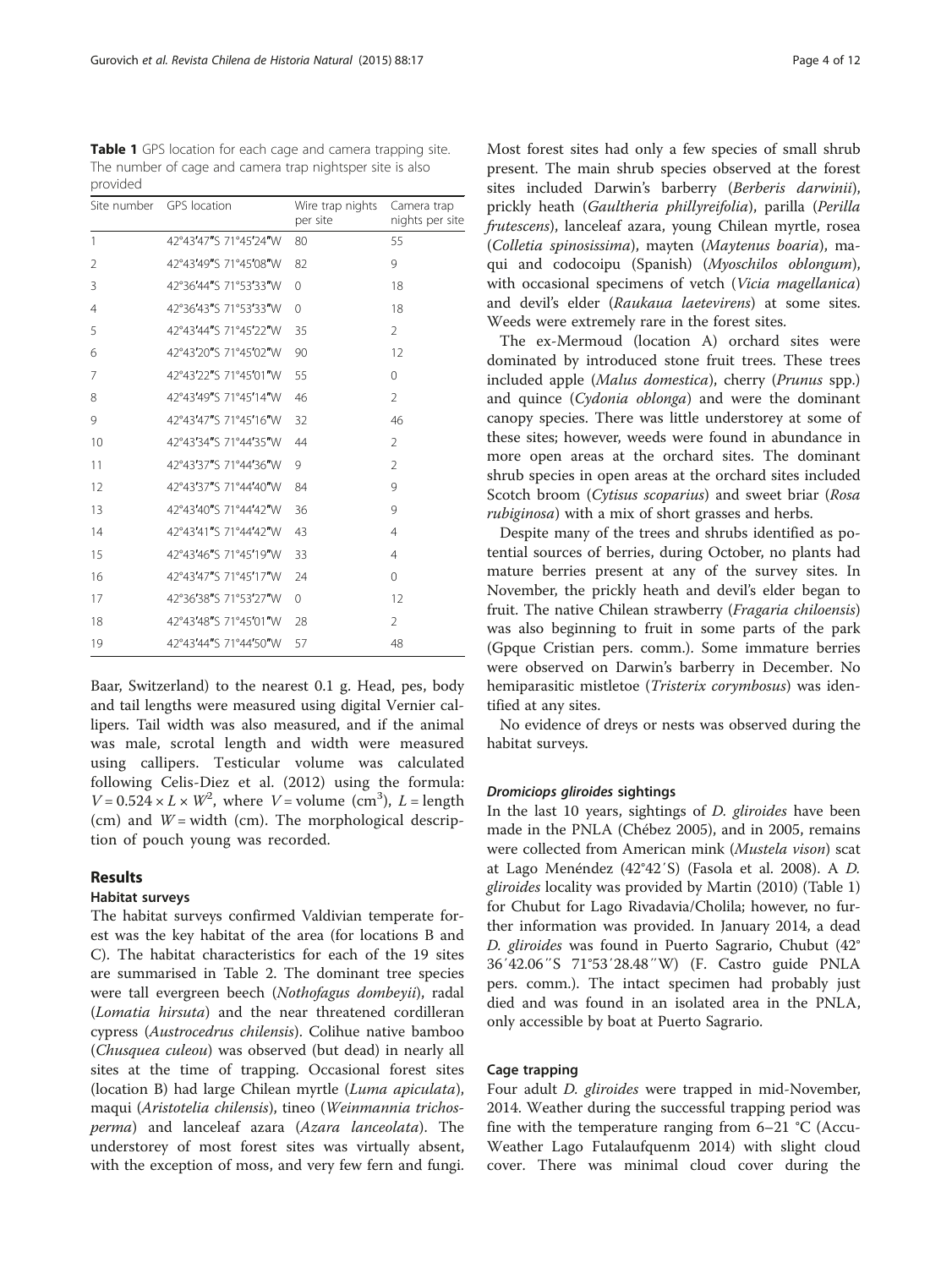|                | Site GPS                  |       | Landscape Vegetation type         | Dominant tree<br>species                          | Dominant shrub<br>species                                            | Dominant ground<br>cover species | Weeds                | Tree hollows<br>(number sighted) | Distance to<br>water (m)  | Notes                                        |
|----------------|---------------------------|-------|-----------------------------------|---------------------------------------------------|----------------------------------------------------------------------|----------------------------------|----------------------|----------------------------------|---------------------------|----------------------------------------------|
|                | 42°43'47"S 71°<br>45'24"W | Slope | Mainly native                     | Nothfagus spp.                                    | Berberis darwinii                                                    | Moss (limited)                   | <b>No</b>            | 89                               |                           | Dead Chusquea culeou (some                   |
|                |                           |       |                                   | Lomatia hirsuta                                   |                                                                      |                                  |                      |                                  |                           | fallen)                                      |
|                |                           |       |                                   | Chusquea culeou                                   |                                                                      |                                  |                      |                                  |                           | Lycalopex culpaeus sighted near<br>this site |
| $\overline{2}$ | 42°43'49"S 71°<br>45'08"W | Flat  | Mainly native                     | Nothfagus spp.                                    | Berberis darwinii                                                    | Moss                             | No                   | 3                                | 7 m to Rio<br>Menendez    |                                              |
|                |                           |       |                                   | Lomatia hirsuta                                   | Gaultheria mucronata                                                 |                                  |                      |                                  |                           |                                              |
|                |                           |       |                                   | Chusquea culeou                                   | Myoschilos oblongum                                                  |                                  |                      |                                  |                           |                                              |
|                |                           |       |                                   | Austrocedrus<br>chilensis                         | Colletia spinosissima                                                |                                  |                      |                                  |                           |                                              |
| 3              | 42°36'44"S 71°            | Flat  | Mainly native                     | Nothfagus spp.                                    | Azara lanceolata                                                     | Fern                             | No                   | $\overline{7}$                   | 50 m                      | Chusquea culeou; Vine Mitraria               |
|                | 53'33"W                   |       |                                   | Chusquea culeou                                   |                                                                      | Moss                             |                      |                                  |                           | coccinea                                     |
|                |                           |       |                                   |                                                   |                                                                      |                                  |                      |                                  |                           | Lycalopex culpaeus scats                     |
| 4              | 42°36'43"S 71°<br>53'33"W | Flat  | Mainly native                     | Chusquea culeou                                   | Azara lanceolata                                                     | Moss                             | <b>No</b>            | $\mathbf{0}$                     | 40 m                      | Lycalopex culpaeus scats                     |
|                |                           |       |                                   |                                                   | Mitraria coccinea                                                    | Ferns (occasional)               |                      |                                  |                           |                                              |
| 5              | 42°43'44"S 71°<br>45'22"W | Flat  | Mainly native with<br>some weeds  | Nothfagus spp.                                    | Lomatia hirsuta                                                      | Moss                             | Yes                  | 29                               | 250 m                     |                                              |
|                |                           |       |                                   | Lomatia hirsuta                                   | Berberis darwinii                                                    |                                  | Rosa<br>rubigin osa  |                                  |                           |                                              |
|                |                           |       |                                   | Chusquea culeou                                   | Maytenus boaria                                                      |                                  | Ribes spp.           |                                  |                           |                                              |
|                |                           |       |                                   | Luma apiculata                                    |                                                                      |                                  |                      |                                  |                           |                                              |
| 6              | 42°43'20"S 71°<br>45'02"W | Slope | Mainly weeds with<br>some natives | Prunus spp.                                       | Rosa rubiginosa                                                      | Fern                             | Yes                  | $\mathbf{0}$                     | 50 m                      | Bottom of ridge                              |
|                |                           |       |                                   | Azara lanceolata                                  | Berberis darwinii                                                    |                                  | Rosa<br>rubiginosa   |                                  |                           | Evidence of pig rooting                      |
|                |                           |       |                                   | Luma apiculata                                    |                                                                      |                                  |                      |                                  |                           | Lepus europaeus scats                        |
| 7              | 42°43'22"S 71°            | Flat  | Mainly weeds with<br>some natives | Malus domestica<br>Prunus spp.<br>Cydonia oblonga | Rosa rubiginosa<br>Grasses<br>Malus domestica<br>Fragaria chiloensis | Yes                              | $\mathbf{0}$         | 200 m                            | Malus domestica flowering |                                              |
|                | 45'01"W                   |       |                                   |                                                   |                                                                      |                                  | Rosa<br>rubiginosa   |                                  |                           |                                              |
|                |                           |       |                                   |                                                   | Chusquea culeou                                                      |                                  | Cytisus<br>scoparius |                                  |                           | Evidence of pig rooting                      |
|                |                           |       |                                   |                                                   |                                                                      |                                  | Trifolium<br>sp.     |                                  |                           | Lepus europaeus scats                        |
| 8              | 42°43'49"S 71°            | Slope | Mainly native                     | Nothfagus spp.                                    | Colletia spinosissima                                                | Moss                             | No                   | 69                               | 10 <sub>m</sub>           |                                              |
|                | 45'14"W                   |       |                                   | Lomatia hirsuta                                   | Berberis darwinii                                                    |                                  |                      |                                  |                           |                                              |
|                |                           |       |                                   | Chusquea culeou                                   | Aristotelia chilensis                                                |                                  |                      |                                  |                           |                                              |
|                |                           |       |                                   | Austrocedrus<br>chilensis                         |                                                                      |                                  |                      |                                  |                           |                                              |
| $\mathsf{Q}$   | 42°43'47"S 71°            | Slope | Mainly native                     | Nothfagus spp.                                    | Gaultheria mucronata                                                 | Moss                             | No                   | 10                               | 10 m                      | Some Chusquea culeou still green,            |
|                | 45'16"W                   |       |                                   | Lomatia hirsuta                                   | Myoschilos oblongum                                                  |                                  |                      |                                  |                           | dead trees                                   |

# <span id="page-4-0"></span>Table 2 Habitat survey data for each of the 19 sites surveyed for Dromiciops gliroides presence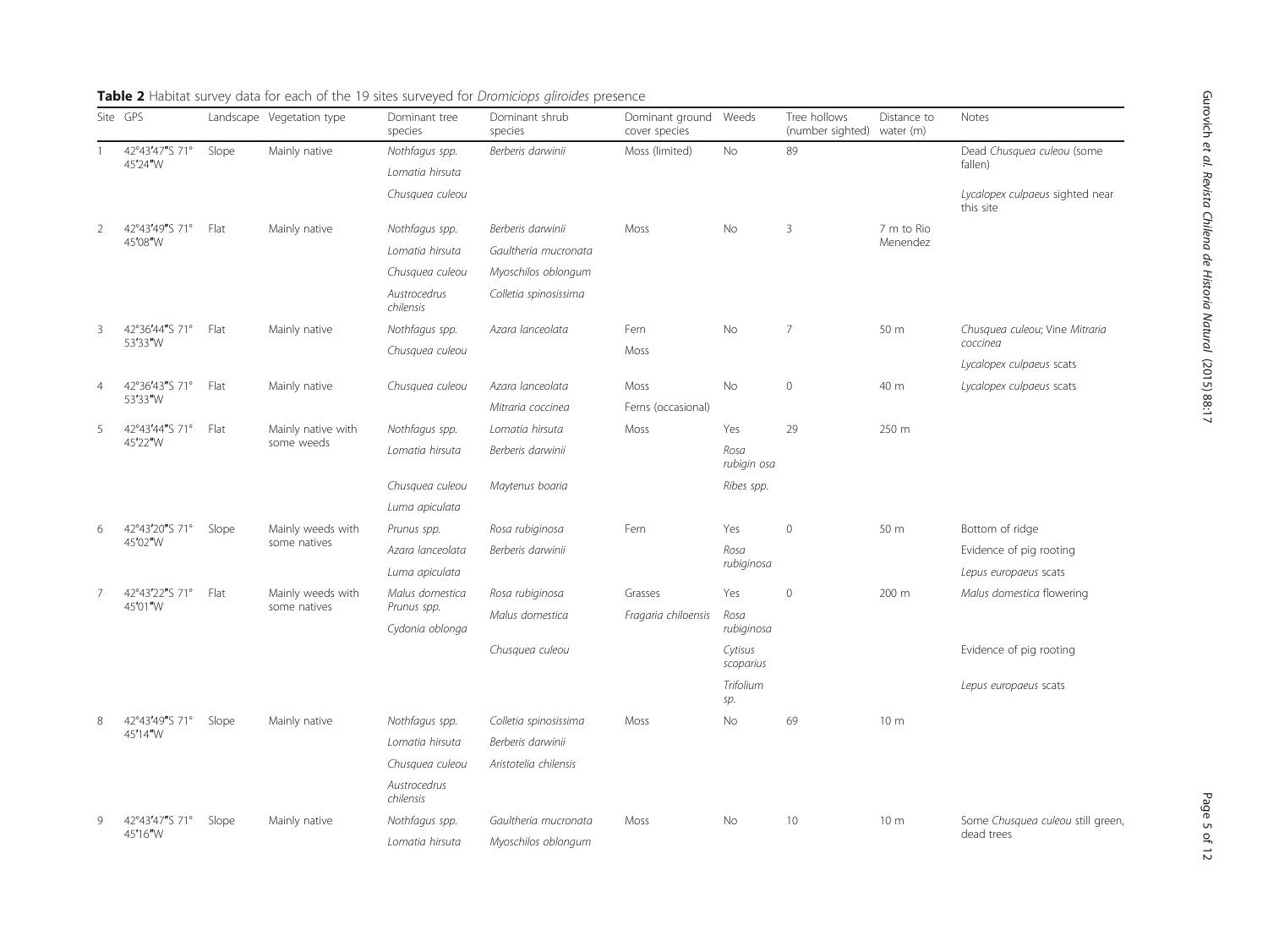|    |                           |        |               | Chusquea culeou           | Colletia spinosissima |                 |            |              |       |                                                                    |
|----|---------------------------|--------|---------------|---------------------------|-----------------------|-----------------|------------|--------------|-------|--------------------------------------------------------------------|
|    |                           |        |               | Austrocedrus<br>chilensis | Vicia magellanica     |                 |            |              |       |                                                                    |
|    |                           |        |               | Luma apiculata            |                       |                 |            |              |       |                                                                    |
|    |                           |        |               | Aristotelia chilensis     |                       |                 |            |              |       |                                                                    |
| 10 | 42°43'34"S 71°            | Top of | Mainly native | Nothfagus spp.            | Raukaua laetevirens   |                 | Yes        | $\mathbf{0}$ | 100 m | Fresh pig scat, bird bones, bird                                   |
|    | 44'35"W                   | ridge  |               | Lomatia hirsuta           | Berberis darwinii     |                 | Rosa       |              |       | scats, possible mink poo                                           |
|    |                           |        |               | Chusquea culeou           | Aristotelia chilensis |                 | rubiginosa |              |       |                                                                    |
|    |                           |        |               | Austrocedrus<br>chilensis |                       |                 |            |              |       | Lycalopex culpaeus sighted near<br>this site 42°43'34"S 71°44'33"W |
|    |                           |        |               | Luma apiculata            |                       |                 |            |              |       |                                                                    |
|    |                           |        |               | Aristotelia chilensis     |                       |                 |            |              |       |                                                                    |
| 11 | 42°43'37"S 71°            | Flat   | Mainly native | Lomatia hirsuta           | Vicia magellanica     |                 | Yes        | $\mathbf{0}$ | 20 m  | Dead trees                                                         |
|    | 44'36"W                   |        |               |                           | Berberis darwinii     |                 |            |              |       |                                                                    |
|    |                           |        |               | Austrocedrus              | Gaultheria mucronata  |                 | Rosa       |              |       |                                                                    |
|    |                           |        |               | chilensis                 | Myoschilos oblongum   |                 | rubiginosa |              |       |                                                                    |
| 12 | 42°43'37"S 71°            | Flat   | Mainly native | Nothfagus spp.            | Aristotelia chilensis | Bracken fern    | Yes        | $\,0\,$      | 30 m  | Fresh pig scats; road through                                      |
|    | 44'40"W                   |        |               | Lomatia hirsuta           | Vicia magellanica     |                 | Rosa       |              |       | transect                                                           |
|    |                           |        |               | Austrocedrus<br>chilensis |                       |                 | rubiginosa |              |       |                                                                    |
| 13 | 42°43'40"S 71°            | Flat   | mainly native | Nothfagus spp.            | Gaultheria mucronata  |                 | No         | $\mathbf 0$  | 30 m  | Road through transect                                              |
|    | 44'42"W                   |        |               | Lomatia hirsuta           | Berberis darwinii     |                 |            |              |       |                                                                    |
|    |                           |        |               | Chusquea culeou           | Raukaua laetevirens   |                 |            |              |       |                                                                    |
|    |                           |        |               | Austrocedrus<br>chilensis |                       |                 |            |              |       |                                                                    |
|    |                           |        |               | Luma apiculata            |                       |                 |            |              |       |                                                                    |
| 14 | 42°43'41"S 71°            | Slight | Mainly native | Lomatia hirsuta           | Aristotelia chilensis |                 | No         | $\mathbf 0$  | 60 m  | Fresh pig scats                                                    |
|    | 44'42"W                   | slope  |               | Chusquea culeou           | Maytenus boaria       |                 |            |              |       |                                                                    |
| 15 | 42°43'46"S 71°            | Ridge  | Mainly native | Nothfagus spp.            | Berberis darwinii     | Moss            | No         | 15           | 20 m  | Some evidence of disturbance                                       |
|    | 45'19"W                   |        |               | Lomatia hirsuta           | Maytenus boaria       | Austrocedrus    |            |              |       |                                                                    |
|    |                           |        |               | Chusquea culeou           | Myoschilos oblongum   | chilensis fungi |            |              |       |                                                                    |
|    |                           |        |               | Austrocedrus<br>chilensis |                       | Brain fungi     |            |              |       |                                                                    |
|    |                           |        |               | Luma apiculata            |                       |                 |            |              |       |                                                                    |
|    |                           |        |               | Aristotelia chilensis     |                       |                 |            |              |       |                                                                    |
| 16 | 42°43'47"S 71°<br>45'17"W | flat   | Mainly native | Nothfagus spp.            | Colletia spinosissima | Moss            | <b>No</b>  | 19           |       | Bird print, mink print at the water<br>edge, sand, beach           |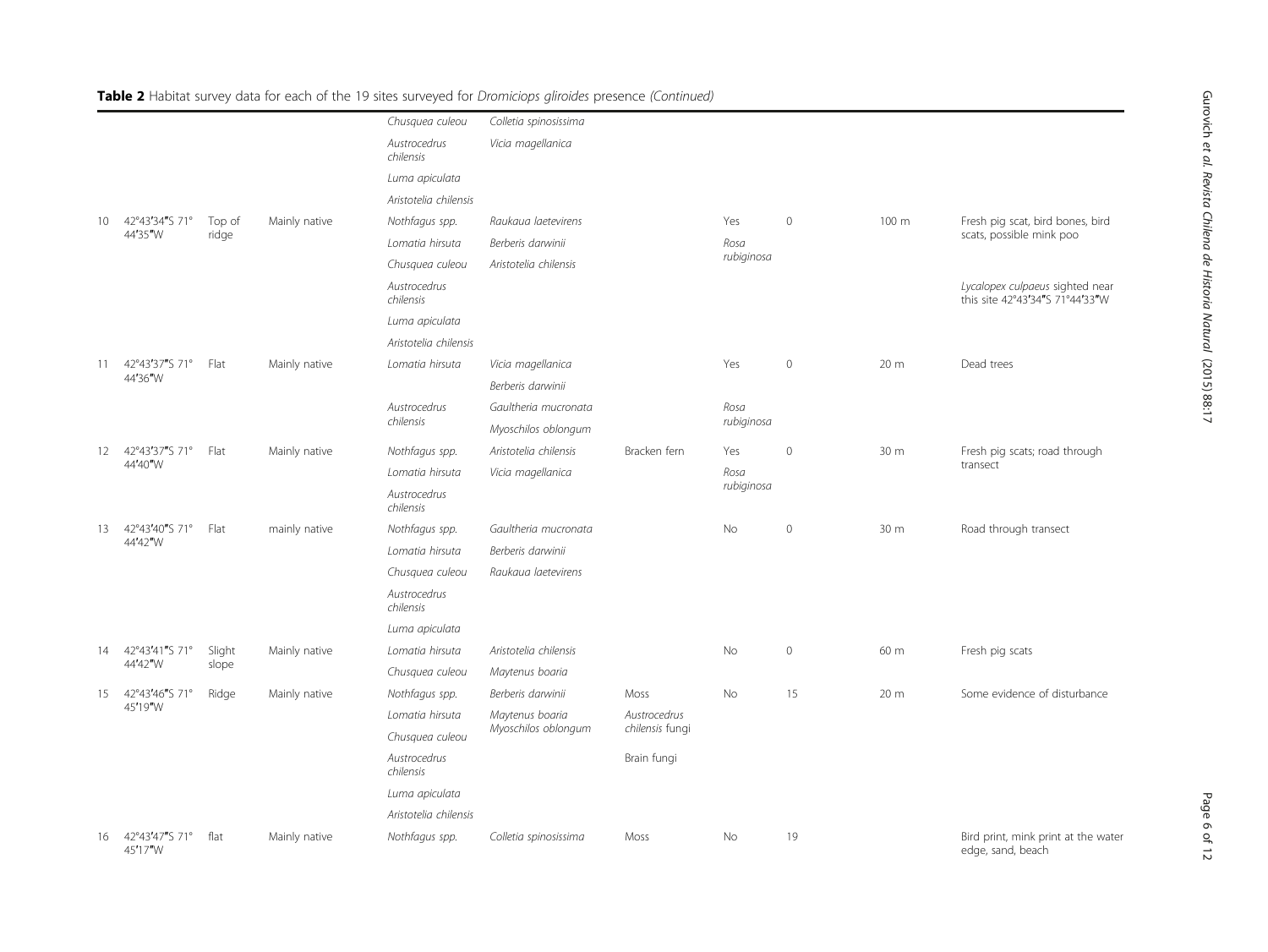| Table 2 Habitat survey data for each of the 19 sites surveyed for Dromiciops gliroides presence (Continued) |  |  |
|-------------------------------------------------------------------------------------------------------------|--|--|
|-------------------------------------------------------------------------------------------------------------|--|--|

|    |                |        |               | Chusquea culeou            | Myoschilos oblongum  |          |    |    |                 |                                               |
|----|----------------|--------|---------------|----------------------------|----------------------|----------|----|----|-----------------|-----------------------------------------------|
|    |                |        |               | Austrocedrus<br>chilensis  |                      |          |    |    |                 |                                               |
|    |                |        |               | Luma apiculata             |                      |          |    |    |                 |                                               |
|    |                |        |               | Weinmannia<br>trichosperma | Gaultheria mucronata |          |    |    |                 |                                               |
| 17 | 42°36'38"S 71° | Slight | Mainly native | Nothfagus spp.             | Azara lanceolata     | Moss     | No | 11 | 60 m            | Some green Chusquea culeou,                   |
|    | 53'27"W        | slope  |               | Lomatia hirsuta            | Raukaua laetevirens  | Ferns x2 |    |    |                 | walkway construction materials<br>in transect |
|    |                |        |               | Chusquea culeou            |                      |          |    |    |                 |                                               |
|    |                |        |               | Austrocedrus<br>chilensis  |                      |          |    |    |                 |                                               |
|    |                |        |               | Fitzroya<br>cupressoides   |                      |          |    |    |                 |                                               |
|    |                |        |               | Weinmannia<br>trichosperma |                      |          |    |    |                 |                                               |
| 18 | 42°43'48"S 71° | Slope  | Mainly native | Nothfagus spp.             | Myoschilos oblongum  | Moss     | No | 25 | 10 <sub>m</sub> |                                               |
|    | 45'01"W        |        |               | Lomatia hirsuta            | Gaultheria mucronata |          |    |    |                 |                                               |
|    |                |        |               | Chusquea culeou            | Berberis darwinii    |          |    |    |                 |                                               |
|    |                |        |               | Austrocedrus<br>chilensis  | Maytenus boaria      |          |    |    |                 |                                               |
|    |                |        |               | Luma apiculata             | Raukaua laetevirens  |          |    |    |                 |                                               |
|    |                |        |               | Aristotelia chilensis      |                      |          |    |    |                 |                                               |
| 19 | 42°43'44"S 71° | Slope  | Mainly native | Nothfagus spp.             | Myoschilos oblongum  | Moss     | No | 25 | 10 <sub>m</sub> | Lycalopex culpaeus scats                      |
|    | 44'50"W        |        |               | Austrocedrus               | Gaultheria mucronata |          |    |    |                 |                                               |
|    |                |        |               | chilensis                  | Berberis darwinii    |          |    |    |                 |                                               |
|    |                |        |               | Lomatia hirsuta            | Maytenus boaria      |          |    |    |                 |                                               |
|    |                |        |               | Chusquea culeou            | Vicia magellanica    |          |    |    |                 |                                               |
|    |                |        |               | Austrocedrus<br>chilensis  |                      |          |    |    |                 |                                               |
|    |                |        |               | Aristotelia chilensis      |                      |          |    |    |                 |                                               |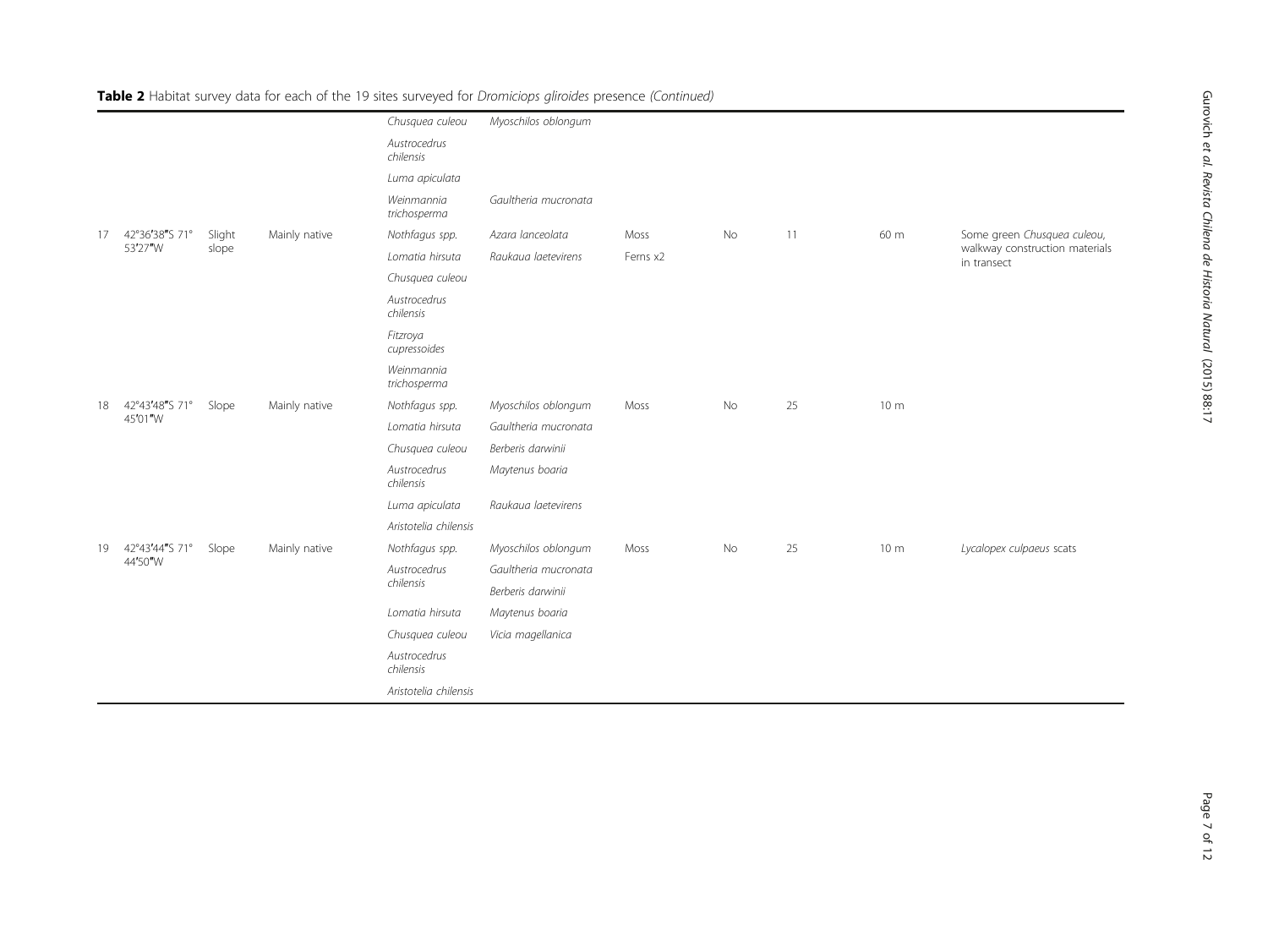October and December surveying periods, when no animals were trapped.

All D. gliroides were captured in forest habitats at three different sites (1, 9 and 19). No other species were trapped. Both males (2) and females (2) were captured. The cage trap that trapped male 1 (site 1) had been placed on a horizontal dead branch nearby to some native bamboo and radal, approximately 1 m from the ground. Male 2 and female 1 were captured at the same site (site 19), using the same trap, with the female being captured 2 days after the male. This trap was placed on the horizontal branch of a large cypress, near a large beech, approximately 2 m from the ground. The trap entrance was facing the cypress tree trunk. Female 2 was captured at site 9, on the same day as female 1. The trap had been placed on a fallen branch approximately 0.5 m from the ground.

All three baits were successful in attracting D. gliroides into the cage traps. Both males consumed all the bait in the traps, banana (male 1) and apple (male 2). In comparison, both females appeared to have not eaten any of the bait left in the cage traps (apple (female 1) and bait ball (female 2)).

#### Infrared camera trapping

Camera trap 4 (site 19) recorded D. gliroides on five nights in mid to late November. The videos showed the animal/s moving along branches of a cypress tree. Cameras 1 (two nights) and 5 (two nights) recorded foxes (Lycalopex culpaeus). The videos showed a single fox walking past the camera, and in some videos sniffing around the areas.

## Morphological data

Both adult males (2) and females (2) were captured. All animals were regarded as healthy, having no obvious signs of ill-health and were within normal weight range for the species. The coats of all animals appeared in good condition, even though female 1 had fleas (unidentified species). Table 3 summarises the morphological measurements taken for each adult D. gliroides.

The scrotum of the males was examined and measured. The left side of the scrotal sac of male 1 was blue grey and the right side pink; however, this was the opposite for male 2. The scrotal sac width of male 1 was 14.65 mm and male 2 12.48 mm. The length of the scrotal sac was 7.15 and 8.35 mm for Male 1 and 2, respectively. Male 1 had a scrotal volume of  $0.80 \text{ cm}^3$  and male 2 a scrotal volume of  $0.68 \text{ cm}^3$ .

Both females captured had pouch young in an enclosed pouch. Female 1 had at least three and female 2 at least two young. All pouch young lacked fur, had no pigmentation and were firmly attached to teats deep in the pouch. To minimise mis-mothering, only one pouch

Table 3 Morphological data for adult male and female Dromiciops gliroides captured

| Animal identification     | Male 1 | Male 2 | Female 1 | Female 2 |
|---------------------------|--------|--------|----------|----------|
| Weight (g)                | 24.5   | 27     | 34.5     | 26.5     |
| Total length (mm)         | 191.65 | 217.99 | 205.61   | 204.54   |
| Length snout to rump (mm) | 93.99  | 102.34 | 105.55   | 103.11   |
| Head length (mm)          | 31.71  | 29.71  | 30.66    | 32.28    |
| Pes length (mm)           | 17.17  | 14.44  | 15.16    | 17.56    |
| Ear length (mm)           | 6.99   | 12.93  | 7        | 10.76    |
| Tail length (mm)          | 97.66  | 115.65 | 100.06   | 101.43   |
| Tail diameter (mm)        | 5.55   | 6.16   | 5.93     | 8.98     |

young from each litter was measured. The pouch young of female 1 had a crown to rump length of 13.33 mm, and the crown to rump length of the pouch young of female 2 was 20.84 mm. Neither of the two pouch young investigated in detail had their eyes open; however, toes and distal claws were visible on the hind feet, tails were detached, and the ears were starting to form and detach. The genital tubercle was visible only in the pouch young from female 2.

#### Further observations

Sites 10, 12 and 14 had evidence of pig activity, specifically fresh pig scats. Open areas near to sites 6 and 7 (old orchards) had large areas where pig rooting and foraging was evident. European hare (Lepus europaeus) scats were present too.

Consistent with the camera trap data, foxes (Lycalopex culpaeus) were opportunistically observed during the day, one near the Pasarella (Río Arrayanes footbridge) (42°43′34″S 71°44′33″W) and another near site 1 and Puerto Chucao. Fox scats were observed at sites 3, 4 and 19, and fox prints were observed at several locations throughout the survey sites including along the track from the Pasarella to Puerto Chucao.

American mink were observed during the day opportunistically whilst walking between different sites (42°43′ 50″S 71°45′08″W and 42°43′35″S 71°44′47″W). Mink tracks were also observed along the tracks in close proximity to the water.

Domestic animals were present in the park. Within the survey area, we observed one domestic cat (*Felis catus*) at Puerto Chucao, in close proximity to site 1. Another adult cat was observed in the carpark adjacent to the Pasarella, and three additional domestic cats were observed in other areas in the park. One large domestic dog (Canis familiaris) was also observed during site surveys.

Local residents and National Park staff reported high numbers of owls during the period when the bamboo was flowering and producing seeds. These reports were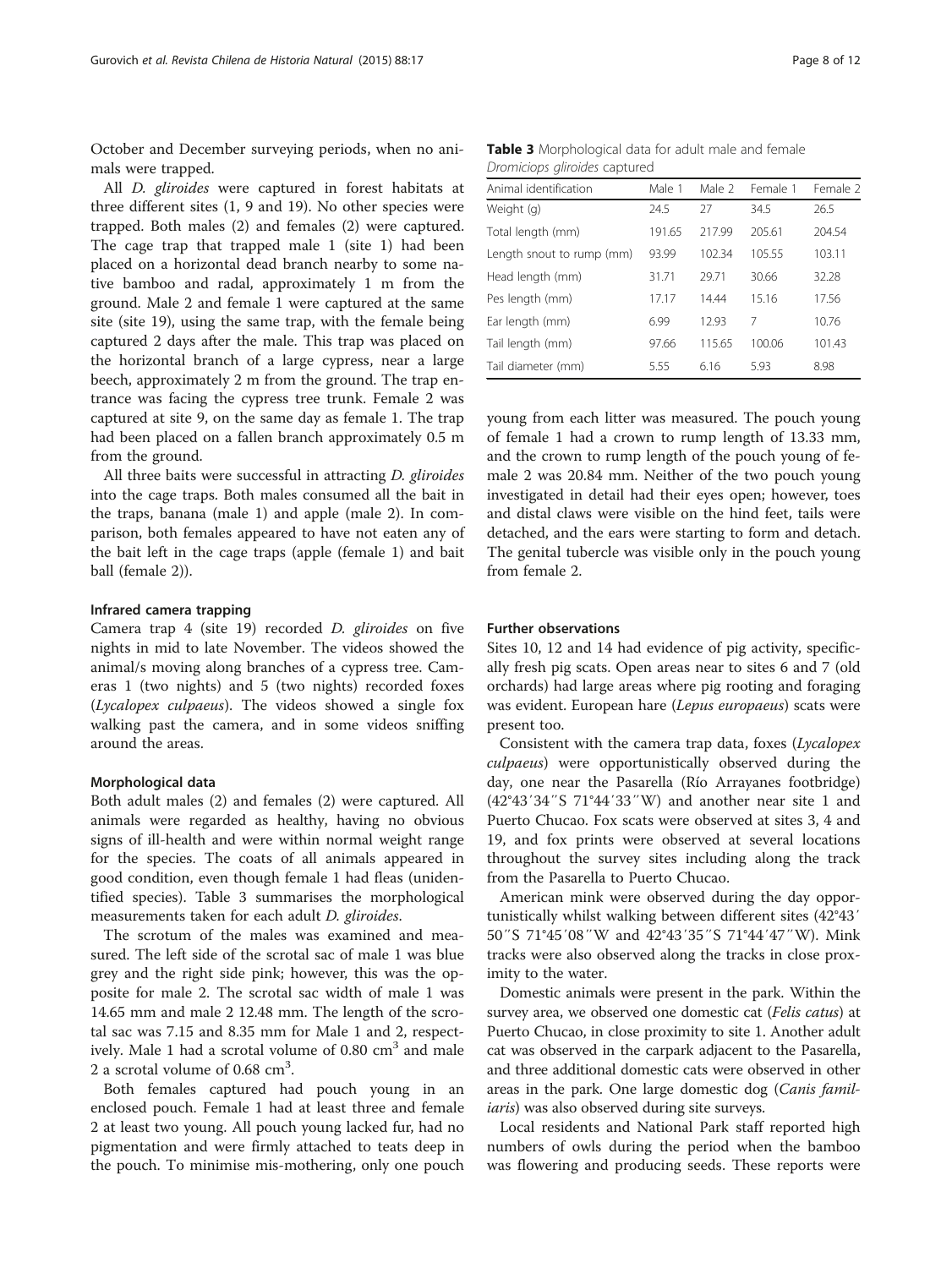supported by the very large numbers of owl pellets found throughout the survey sites.

### **Discussion**

Our study has confirmed the presence of the near threatened arboreal marsupial D. gliroides at a latitude as south as 42°43′S in the PNLA, Chubut province, Argentina. D. gliroides is more commonly known to inhabit the temperate forests of Río Negro and Neuquén (Birney et al. [1996\)](#page-10-0) and in the adjacent areas of Chile and the Island of Chiloé (Patterson et al. [1990\)](#page-10-0). However, Heinonen Fortabat and Chébez ([1997](#page-10-0)) first suggested the possibility that D. gliroides may be present further south in the province of Chubut and included it in the species list for the PNLA. Hence, prior to this study, the distribution of D. gliroides in Argentina extended only to 42°32′58″S 71°37′56″W for Chiloé /Lago Rivadavia in Northern Chubut, Argentina (Martin [2010](#page-10-0)); however, no other information is given about this finding.

Both male and female D. gliroides were caught during trapping, and the females had pouch young present. We estimate based on crown rump length measurements (Frankham and Temple-Smith [2012\)](#page-10-0) that the pouch young were between 15 and 30 days old. The presumed ages of the pouch young suggest birth occurred in early October and mating in early spring or late winter, and is similar to other records of pouch young in other parts of Argentina (e.g. Pearson [1983](#page-10-0); Gurovich unpublished data), Chile (e.g. Muñoz-Pedreros et al. [2005](#page-10-0); Frankham and Temple-Smith [2012](#page-10-0)) and the island of Chiloé (Celis-Diez et al. [2012](#page-10-0)).

Males caught in November 2014 were slightly larger than adults caught in April  $(19.5 \pm 0.5 \text{ g})$  by Pearson ([1983](#page-10-0)) and slightly smaller than those caught in summer  $(28.9 \pm 1.4 \text{ g}; \text{January}-\text{March } 2000 \text{ and } 2001) \text{ in}$ Argentina (Rodríguez-Cabal et al. [2008](#page-10-0)). Females were, on average, heavier and slightly longer than the males and similar to observations made by Rodríguez-Cabal et al. ([2008](#page-10-0)) in Río Negro, Argentina. The tail diameter of the individuals caught in this study were slightly smaller for both males and females compared to those caught in summer (7–9 mm) and winter (10–13 mm) in Chile (Kelt and Martínez [1989](#page-10-0)).

Based on the health condition of the males captured in this study, we suggest that it is unlikely that *D. gliroides* are semelparous and do not experience 100 % male mortality following an intense mating period as seen in some Australian dasyurid marsupials (e.g. Bradley [1997\)](#page-10-0), and at least five species of South American Didelphids (see Lopes and Leiner [2014\)](#page-10-0). However, in order to confirm this, further studies are required.

A significant number of trap nights were required to trap *D. gliroides* within the PNLA, with the success rate <1 %. Celis-Diez et al. ([2012](#page-10-0)) had a low capture rate in

spring (2/ha) compared to summer (20/ha) in Chiloé. However, these two studies differ from other studies where *D. gliroides* appears to be easily captured (using the same bait) such as Rodríguez-Cabal and Branch  $(2011)$  $(2011)$ , in which they stated they could capture *D. glir*oides within four nights (99.6 % success rate) if it was present. However, given the low capture rates of this study, the statements by Rodríguez-Cabal and Branch ([2011\)](#page-10-0) is likely not the case at all sites. The difference in habitat was evident in our study sites compared to the study sites of Rodríguez-Cabal and Branch ([2011](#page-10-0)), whereby bamboo was abundant and there was mistletoe present. In our study site, the bamboo had flowered and seeded between 2012 and 2014 and there was only the occasional exceptionally rare bamboo seedling observed. Mistletoe was also lacking at all our study sites; however, it has previously been noted not to preclude D. gliroides from a site (Martin [2010\)](#page-10-0).

As this is the first confirmation that D. gliroides are present within the PNLA, their diet in the area and if they even consume fruits remain unknown. Given the lack of fruit at the time we captured *D. gliroides*, it suggests their diet was likely to be high in insects. A diet rich in insects during the time young are reared is presumably beneficial due to higher protein levels. This is similar to the mountain pygmy-possum (Burramys parvus) whose diet generally follows seasonal availability of arthropods (Smith and Broome [1992](#page-11-0)). However, female pygmy-possums consume more arthropods than males most likely due to their higher protein requirement for reproduction and to provide sustenance for their young, allowing them to grow to an adequate size in preparation for winter hibernation (Smith and Broome [1992](#page-11-0)). Similarly, the opossum (Caluromys philander) increases consumption of insects to coincide with late lactation Tyndale-Biscoe ([2005](#page-11-0)), and the red-tailed phascogale (Phascogale calura) increases consumption of vertebrates as opposed to eating insects during the breeding season (Stannard et al. [2010\)](#page-11-0). However, further diet studies are needed to support this observation.

All successful trapping (cage and cameras) occurred in relatively undisturbed Nothofagus forest in small branches (live or dead) 0.5–2 m from the ground, and between 40 and 80 m from a water source. D. gliroides was the most abundant (and the only) species of small mammal caught in the understorey stratum in this study similar to what was reported by Rodríguez-Cabal et al. ([2008\)](#page-10-0) who also found *D. gliroides* as the most abundant small mammal in the understorey, but not the only small mammal (20 % in 2000 and 17 % in 2001 all captures).

During late 2013 to mid-2014, there was an increase in rodent numbers (up to 600 %) in the PNLA related to the bamboo flowering and seeding event. Trapping efforts by National Park Rangers and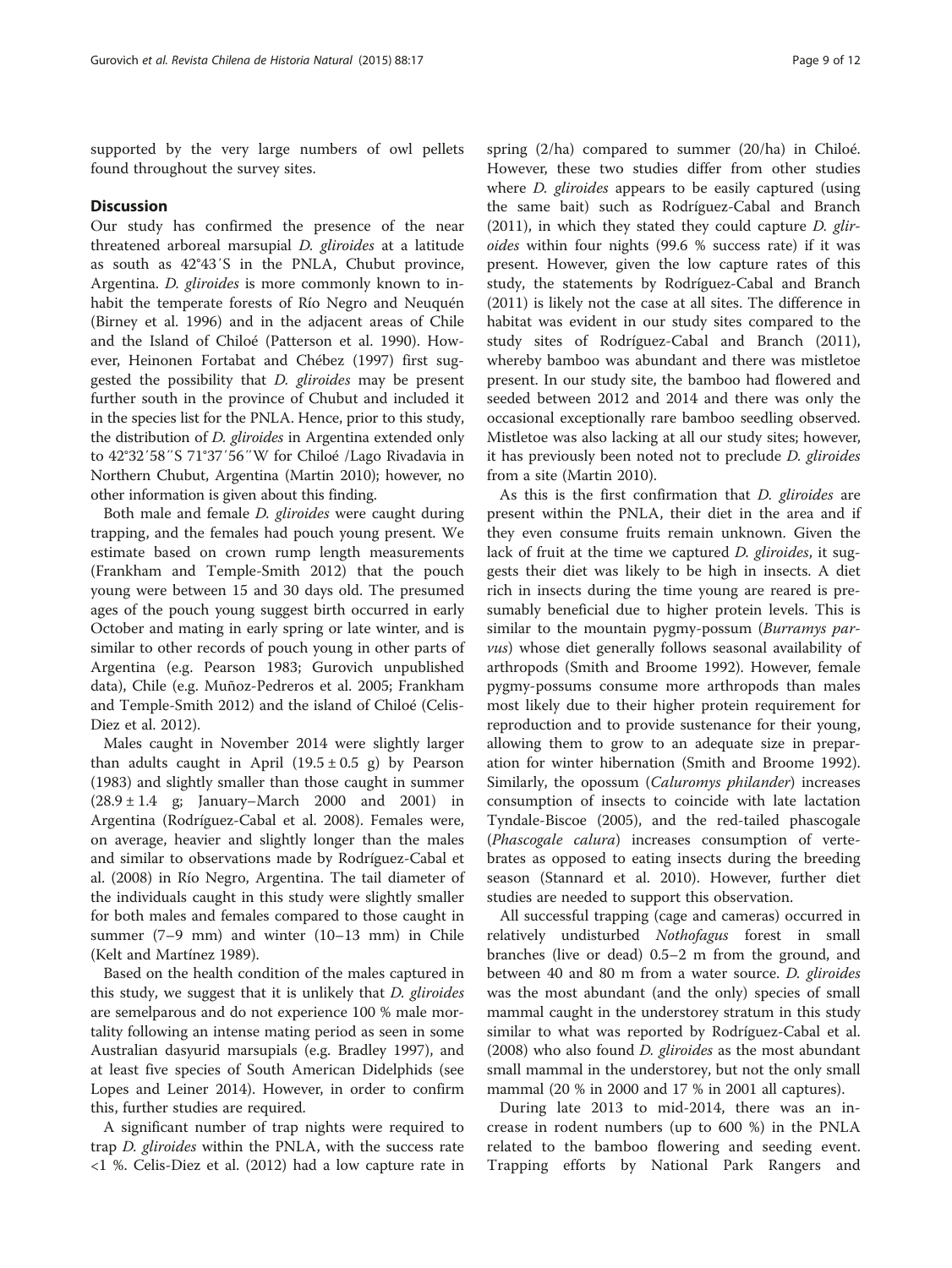inhabitants of the PNLA reported trapping hundreds of rodents during 2013 and up to 1000 rodents per hectare during November 2013 (Gpque Sanchez pers. comm.). Our trapping occurred post bamboo flowering and seeding, and post rodent irruption. During the irruption, vast numbers of rodents needed to seek food and many trees and shrubs are likely to have suffered. Given the vast numbers of rodents and their appetites, it is likely that it impacted on the ability of the understorey and mid-storey plants to re-establish quickly after the bamboo flowered, seeded and died. The decrease in understorey and mid-storey levels may have also impacted on the ability of D. gliroides to move between different areas and to find suitable food and shelter. During the rodent irruption, numbers of predators increased (e.g. owls) and likely impacted directly on D. gliroides; however, further studies to understand the ecosystem dynamics as these times are required.

Threats to D. gliroides and its habitat are not unique to the PNLA. These include natural and introduced predators and human impacts from farming and tourism. Introduced predators such as mink and domestic cats and dogs are likely to impact directly on D. gliroides. American mink was introduced to Patagonia in the early to mid-twentieth century for fur farming (Lizarralde and Escobar [2000](#page-10-0)). They are present in the PNLA and are known to prey on *D. gliroides* (Fasola et al. [2008](#page-10-0)), and they were observed throughout the study area during surveys. Domestic cats were observed in the PNLA during the trapping period. The threats posed by cats to native wildlife including native marsupials have been documented at length in various habitats in Australia (e.g. Abbott [2002](#page-10-0)) and near Llao Llao in Bariloche, Prov. De Río Negro domestic cats are known to hunt and kill D. gliroides (G. Amico pers. comm.), and has been detected in Parque Municipal Llao Llao by Di Virgilio et al. [\(2014](#page-10-0)).

Dromiciops gliroides have been shown to make nests out of bamboo leaves (e.g. Hershkovitz [1999\)](#page-10-0). In this study, we did not observe any dreys and there was no bamboo suitable for building nests. Field observations have however suggested that *D. gliroides* nests in tree hollows (Franco et al. [2011](#page-10-0)) similar to Australasian marsupials (Geiser 1994; Kerle et al. [2013](#page-10-0)), and that they use introduced nest boxes (Franco et al. [2011](#page-10-0); Celis-Diez et al. [2012](#page-10-0)). A lack of mature trees with hollows in the PNLA would therefore reduce potential nesting sites for D. gliroides and hence reduce the habitat available to them. Introduced livestock also known to browse on Nothofagus and alerce saplings in the PNLA (Vila and Borelli [2011\)](#page-11-0) would indirectly impact on *D. gliroides* by reducing the number of mature trees in the longer-term and hence nesting sites.

Finally, tourism although not likely to directly impact on D. gliroides is likely to lead to impacts on vegetation through soil impaction from walking off paths and possibly from the transmission of *Phytophthora* spp. (an organism that causes root rot) spread by human activity, causing mortality to cypress trees (Filip and Rosso [1999](#page-10-0)). It is possible the high volume of predators and threats from domestic animals and tourism contributed to the low capture rate of *D. gliroides* during the study.

## **Conclusions**

This study presents unequivocal evidence of the presence of D. gliroides in the PNLA and confirms its presence in the province of Chubut, Argentina. Further studies are required to elucidate the diet of D. gliroides within the PNLA and to uncover further aspects of its biology, especially those relating to the impacts of the flowering and seeding of the native bamboo and the resultant rodent irruption.

#### Ethical approval

All procedures performed in this study involving animals were in accordance with the ethical standards of the institution or practice at which the studies were conducted. Permission to trap and handle *D. gliroides* was issued by Parques Nacionales (Argentina) (Permit Number: DPR1344) and agreed with the ethical principles on animal research and handling rare animals in Patagonia according to Administración de Parques Nacionales (Argentina). Ethics approval was also granted by Western Sydney University (Australia) animal ethics committee, having met the Australian Code of Practice for the Care and Use of Animals for Scientific Purposes. This article does not contain any studies with human participants performed by any of the authors.

#### Competing interests

The authors declare that they have no competing interests.

#### Authors' contributions

YG conceived and coordinated the study. All authors worked within the acquisition of the permits and logistics of the study, designed and participated in the fieldwork, collected data, analysed the data, interpreted the data and results, and drafted the manuscript. All authors read and approved the final manuscript.

#### Acknowledgements

We thank Dr. Guillermo Amico and Lic Agustina Balazote for support and discussion as well as Dr. Richard Sage for help and encouragement. We thank the volunteers that helped with trapping and logistics – Park Rangers Gpque. Gustavo Sanchez (Sec. Lago Verde), Gpque. Christian Vellido (Sec. Arrayanes) and Gpque. Gustavo Paramosz (Sec. Puerto Chucao), and volunteer trappers (JS. Adams, L. and F. Gurovich, S. Gurovich and CJ. Henderson). We thank Mr. De Beranardi of Cleona for transport via boat to and from Puerto Sagrario. Also help from Lic. Hernan Pastore (Delegación Regional Patagonia), Gpque Martín Izquierdo (Conservación Parque Nacional Los Alerces) and Intendente de Parque Nacional Los Alerces Daniel Crosta.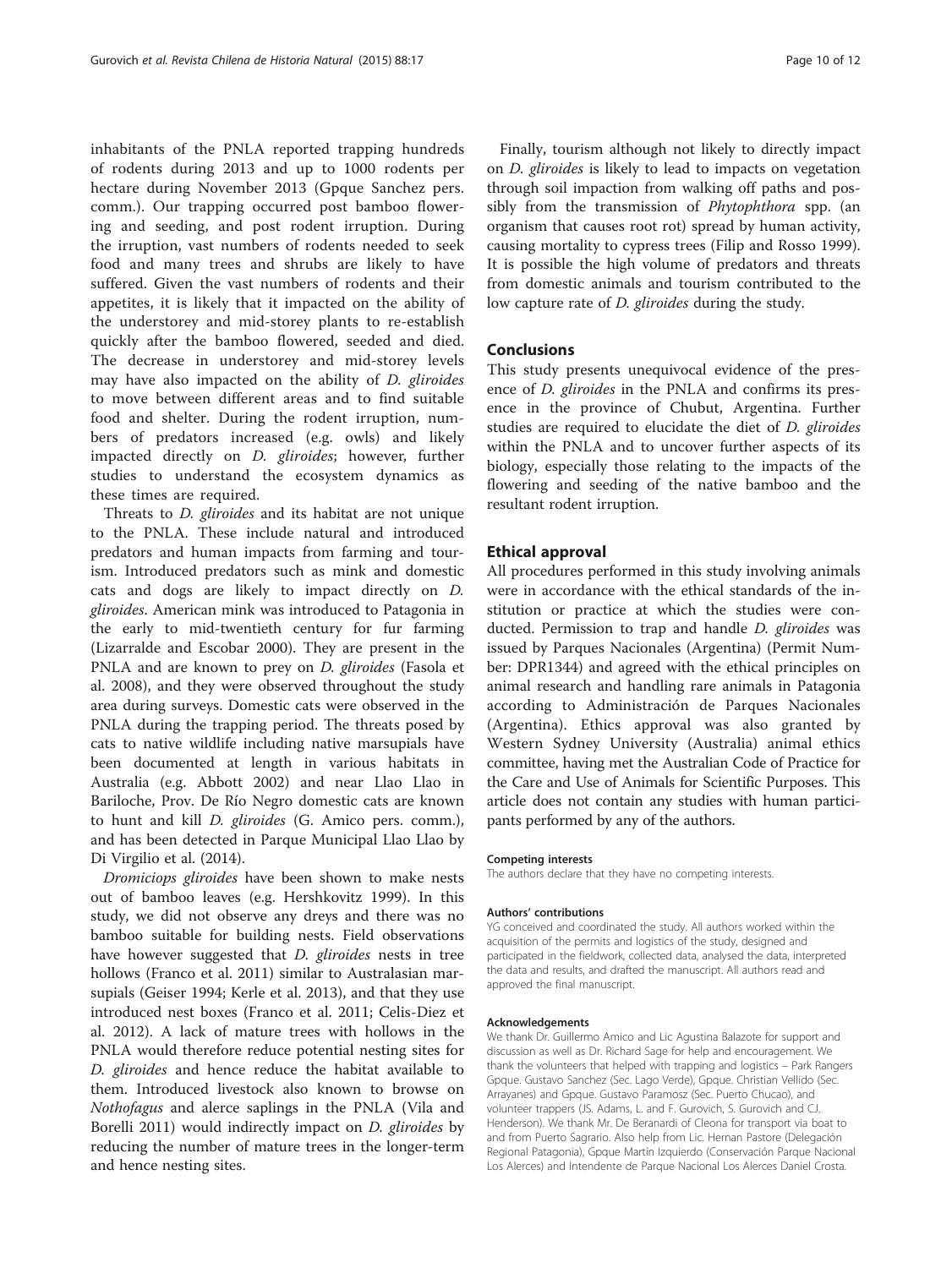#### <span id="page-10-0"></span>Funding

Funding was awarded to Old from the Water and Wildlife Ecology, School of Science and Health, WSU for equipment and travel. Funding for field work was awarded to Gurovich from CONICET.

#### Author details

<sup>1</sup>National Scientific and Technical Research Council (CONICET) and CIEMEP, Laboratory of Investigative Evolution and Biodiversity (LIEB), National University of Patagonia, San Juan Bosco, Roca 780, 9200 Esquel, Chubut, Argentina. <sup>2</sup>UNSW, Sydney, Australia. <sup>3</sup>Water and Wildlife Ecology, School of Science and Health, Western Sydney University, Penrith, NSW 2751, Australia. <sup>4</sup>Present address: School of Biological Sciences and Charles Perkins Centre, University of Sydney, Sydney, NSW 2006, Australia.

#### Received: 20 June 2015 Accepted: 6 October 2015 Published online: 15 October 2015

#### References

- Abbott I (2002) Origin and spread of the cat, Felis catus, on mainland Australia, with a discussion of the magnitude of its early impact on native fauna. Wildl Res 29:51–74
- AccuWeather Lago Futalaufquenm Argentina (2014) [http://www.accuweathercom/](http://www.accuweathercom/en/ar/lago-futalaufquen/8227/month/8227?monyr=11/01/2014) [en/ar/lago-futalaufquen/8227/month/8227?monyr=11/01/2014](http://www.accuweathercom/en/ar/lago-futalaufquen/8227/month/8227?monyr=11/01/2014) Viewed 10.12.14
- Amico GC, Aizen MA (2000) Mistletoe seed dispersal by a marsupial. Nature 408:929–930
- Amico GC, Rodríguez-Cabal MA, Aizen MA (2009) The potential key seeddispersing role of the arboreal marsupial Dromiciops gliroides. Acta Oecol 35:8–13
- APN (1997) Plan preliminar de manejo del Parque Nacional Los Alerces. Administracion de Parques Nacionales, Bariloche, Argentina, p 87
- Birney EC, Sikes RS, Monjeau JA, Guthman N, Phillips CJ (1996) Comments on Patagonian marsupials from Argentina. In: Genoways HH, Baker RJ (eds) Contributions in Mammalogy: A Memorial Volume Honoring Dr. J. Knox Jones. Jr. Museum of Texas Tech University, Lubbock, Texas, USA, pp 149–154
- Bisheimer MV, Fernández EM (2009) Árboles de los parques nacionales del sur: árboles autóctonos característicos de los bosques andino-patagónicos de la Argentina. Tercera Edición. Autores Editores, Buenos Aires, Argentina
- Bradley AJ (1997) Reproduction and life history in the red-tailed phascogale, Phascogale calura (Marsupialia: Dasyuridae): the adaptive stress senescence hypothesis. J Zool 241:739–755. doi[:10.1016/0016-6480\(87\) 90208](http://dx.doi.org/10.1016/0016-6480(87)%2090208)
- Cabrera LA (1971) Fitogeografía de la República Argentina. Bol Soc Argent Bot 1:1–42
- Celis-Diez JL, Hetz J, Marín PA, Fuster G, Necochea P, Vásquez RA, Jaksic FM, Armesto JJ (2012) Population abundance, natural history, and habitat use by the arboreal marsupial Dromiciops gliroides in rural Chiloé Island, Chile. J Mammal 93:134–148
- Chébez JC (2005) Guía de las Reservas Naturales de la Argentina. Ed. Albatros, Patagonia Austral. Buenos Aires
- Di Virgilio A, Amico GC, Morales JM (2014) Behavioral traits of the arboreal marsupial Dromiciops gliroides during Tristerix corymbosus fruiting season. J Mammal 95:1189–1198
- Diez M, Teta P (2008) Dromiciops gliroides. In: IUCN 2013. IUCN Red List of Threatened Species. Version 2013.1. [www.iucnredlist.org](http://www.iucnredlist.org/)
- Dimitri MJ (1977) Pequeña flora ilustrada de los parques nacionales andinopatagónicos. Publicación Técnica Nº 46. Instituto Nacional de Tecnología Agropecuaria (INTA), Buenos Aires, Argentina
- Fasola L, Cassini G, Cassini M, Sage R (2008) Restos de Dromiciops gliroides en el Parque Nacional Los Alerces, provincia de Chubut, Argentina. 3 pp. In: Administración de Parques Nacionales. Sistema de Información de Biodiversidad. Proyecto de Conservación de la Biodiversidad - Donación GEF-BIRF TF 028372-AR. [www.parquesnacionales.gov.ar](http://www.parquesnacionales.gov.ar/)
- Filip GM, Rosso PH (1999) Cypress mortality (mal del ciprés) in the Patagonian Andes: comparison with similar forest diseases and declines in North America. Eur J For Path 29:89–96
- Fontúrbel FE, Silva-Rodríguez EA, Cárdenas NH, Jiménez JE (2010) Spatial ecology of monito del monte (Dromiciops gliroides) in a fragmented landscape of southern Chile. Mammal Biol 75:1–9
- Franco M, Quijano A, Soto-Gamboa M (2011) Communal nesting, activity patterns, and population characteristics in the near-threatened monito del monte, Dromiciops gliroides. J Mammal 92:994–1004
- Frankham GJ, Temple-Smith PD (2012) Absence of mammary development in male Dromiciops gliroides: another link to the Australian marsupial fauna. J Mammal 93:572–578
- Geiser, F (1994) Hibernation and daily torpor in marsupials: a review. Aust J Zool 42: 1–16.
- Heinonen Fortabat SH, Chébez JC (1997) Los mamíferos de los parques nacionales de la Argentina, Monografla especial. Literature of Latin America 14:1-76
- Hershkovitz P (1999) Dromiciops gliroides Thomas, 1894, last of the Microbiotheria (Marsupialia), with a review of the family Microbiotheriidae. Fieldiana Zool 93:1–60
- Hoermann I (2013) Flora Nativa Guia de Campo Parques Nacional Los Alerces, Trevelin y Esquel. Dunken, Buenos Aires
- Jiménez J, Rageot R (1979) Notas sobre la biología del "monito del monte", Dromiciops australis Philippi 1893. An Mus Hist Nat Valpso 12:83–88
- Kelt DA, Martínez DR (1989) Notes on the distribution and ecology of two marsupials endemic to the Valdivian forests of Southern South America. J Mammal 70:220–224

Kerle JA, Kimmorley C, Old JM (2013) An inland population of the common ringtail possum (Pseudocheirus peregrinus) at Black Rock Ridge, New South Wales: a preliminary ecological assessment. Aust Mammal 35:236–240

- Kirsch JAW, Lapointe FJ, Springer MS (1997) DNA-hybridization studies of marsupials and their implications for metatherian classification. Aust J Zool 45:211–280
- Lizarralde MS, Escobar JM (2000) Exotic mammals in Tierra del Fuego. Ciencia Hoy 10:52–63
- Lobos G, Charrier A, Carrasco G, Palma RE (2005) Presence of Dromiciops gliroides (Microbiotheria: Microbiotheriidae) in the deciduous forests of central Chile. Mammal Biol 70:376–380
- Lopes G, Leiner NO (2014) Semelparity in a population of Gracilinanus agilis (Didelphimorphia: Didelphidae) inhabiting the Brazilian cerrado. Mammal Biol 80:1–6.
- Mann G (1955) Monito del monte Dromiciops australis Phillipi. Inv Zool Chilenas 2:159–166
- Martin G (2003) Nuevas localidades para marsupiales patagónicos (Didelphimorphia y Microbiotheria) en el noroeste de la provincia del Chubut, Argentina. Mastozool Neotrop 10:148–153
- Martin GM (2010) Geographic distribution and historical occurrence of Dromiciops gliroides Thomas (Marsupialia, Microbiotheria). J Mammal 91:1025–1035
- Muñoz-Pedreros A, Lang BK, Bretos M, Meserve PL (2005) Reproduction and development of Dromiciops gliroides (Marsupialia: Microbiotheriidae) in temperate rainforests of southern Chile. Gayana Zool 69:225–233
- Nilsson MA, Arnason U, Spencer PBS, Janke A (2004) Marsupial relationships and a timeline for marsupial radiation in South Gondwana. Gene 340:189–196
- Palma RE, Spotorno AE (1999) Molecular systematics of marsupials based on the rRNA 12S mitochondrial gene: the phylogeny of Didelphimorphia and of the living fossil microbiotheriid Dromiciops gliroides Thomas. Mol Phylogenet Evol 13:525–535
- Patterson BD, Meserve PL, Lang BK (1990) Quantitative habitat associations of small mammals along an elevational transect in temperate rainforest of Chile. J Mammal 71:620–633
- Pearson OP (1983) Characteristics of a mammalian fauna from forests in Patagonia, southern Argentina. J Mammal 64:476–492
- Pearson AK, Pearson OP, Gomez IA (1994) Biology of the bamboo Chusquea culeou (Poaceae: Bambusoideae) in southern Argentina. Vegetation 111:93–126
- Premoli AC, Kitzberger T, Veblen TT (2000) Isozyme variation and recent biogeographical history of the long-lived conifer Fitzroya cupressoides. J Biogeogr 27:251–260
- Rapoport EH, Ladio A, Sanz E (2003) Plantas nativas comestibles de la Patagonia Andina Argentino Chilena. Parte II. Ediciones alternatura. Bariloche. Secretaría de Extensión Universitaria. Universidad Nacional del Comahue, Fundación Antorchas
- Rodríguez-Cabal MA, Branch LC (2011) Influence of habitat factors on the distribution and abundance of a marsupial seed disperser. J Mammal 92:245–1252
- Rodríguez-Cabal MA, Amico GC, Novaro AJ, Aizen MA (2008) Population characteristics of Dromiciops gliroides (Philippi, 1893), an endemic marsupial of the temperate forest of Patagonia. Mammal Biol 73:74–76
- Sage RD, Pearson OP, Sanguinetti J, Pearson AK (2007) Ratada 2001: a rodent outbreak following the flowering of bamboo (Chusquea culeou) in southwestern Argentina. In: Kelt DA, Kaspin D (eds) The Quintessential